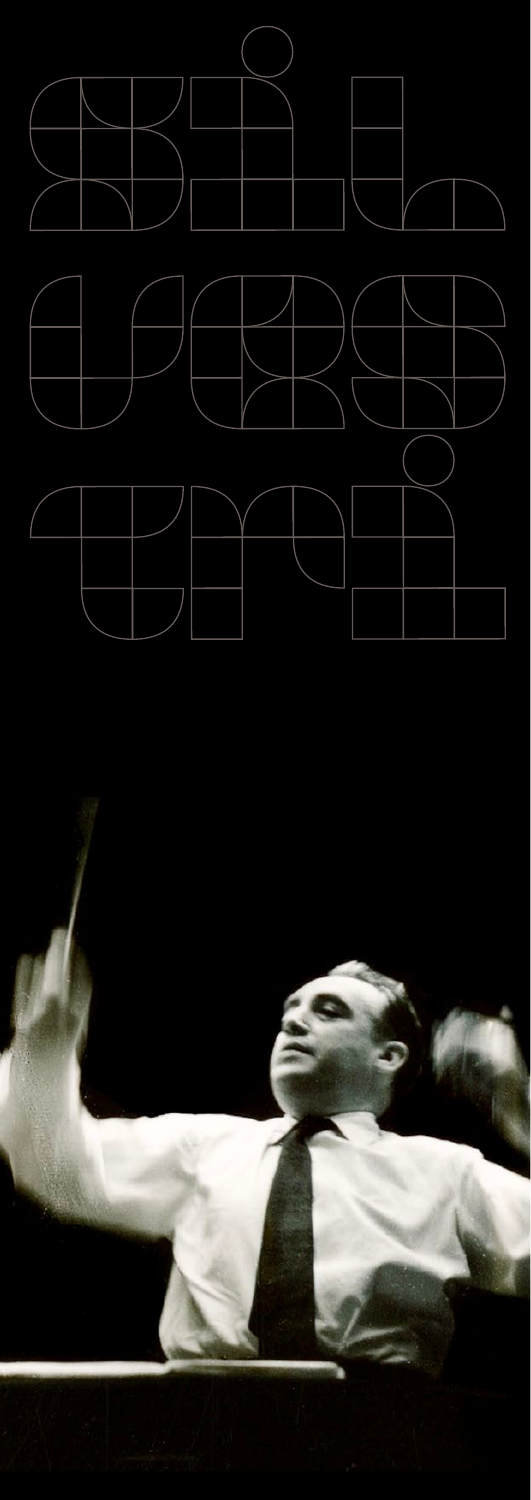# The Silvestri Phenomenon

A portrait of the conductor, composer and pianist 1913-1969

# Fenomenul Silvestri

Un portret al dirijorului, compozitorului si pianistului 1913-1969

The Chapel King's College London London Saturday 2 November 2019

Sala Cerchez Muzeul Național Cotroceni **Bucharest** Wednesday 6 November 2019

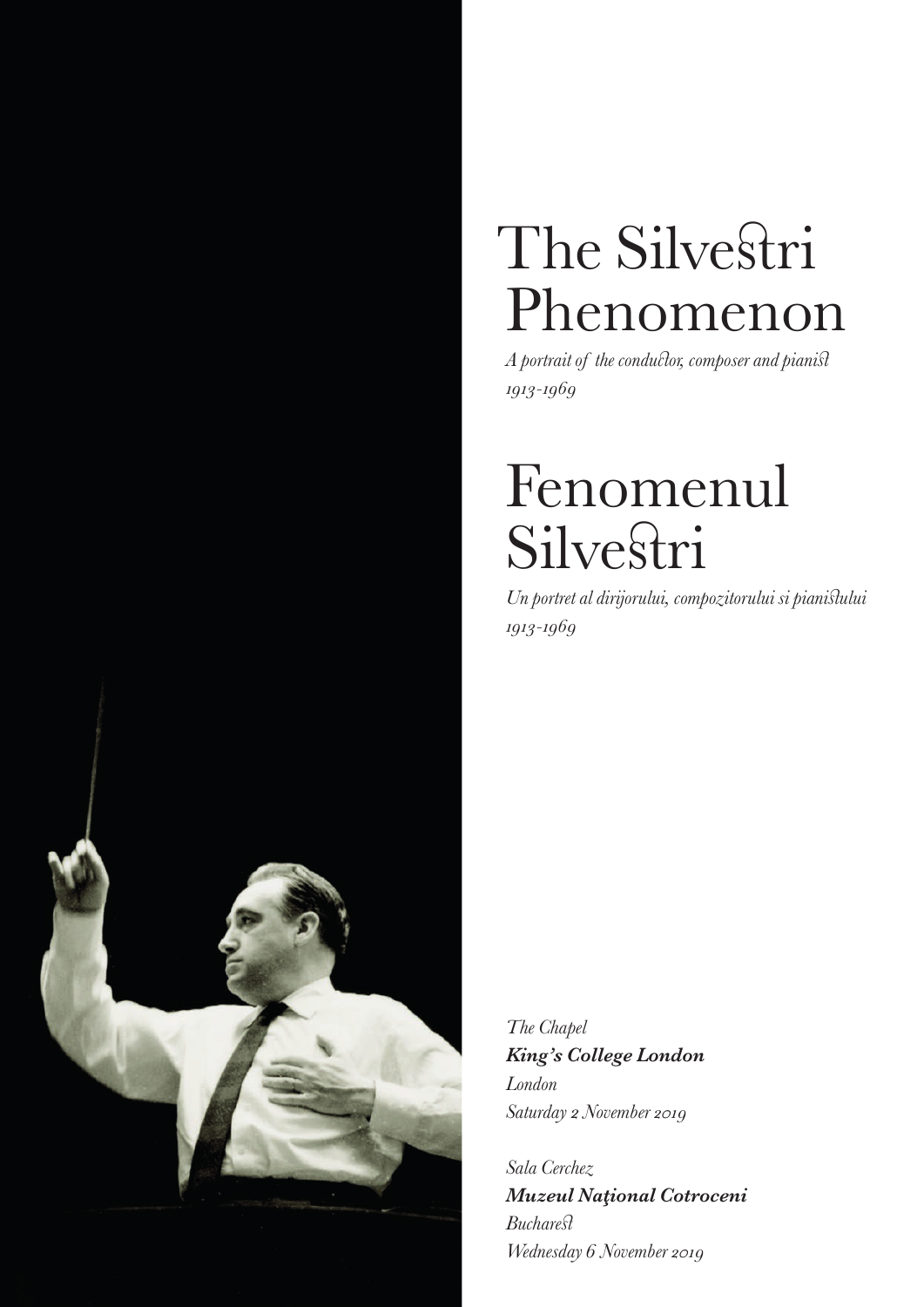*These celebratory events mark the ��th anniversary of Constantin Silvestri's death and the announcement that King's College London has acquired a substantial documentary archive of his life and work.* 

*It is also the occasion for the London Première of Silvestri's Piano Suite Opus 6 No. 1.*

Reflecting the way Constantin Silvestri's life and work brought together Romania and Britain, they are made possible by, for London, a partnership between King's College Archives and Research Collections, the Constantin Silvestri International Foundation, the London Schubert Players Trust, the Romanian Cultural Institute in London, Radio România Muzical and the Enescu Museum in Bucharest.

The Bucharest event is presented under the auspices of the Romanian National Radio Music Channel and is supported by the British Council in Bucharest.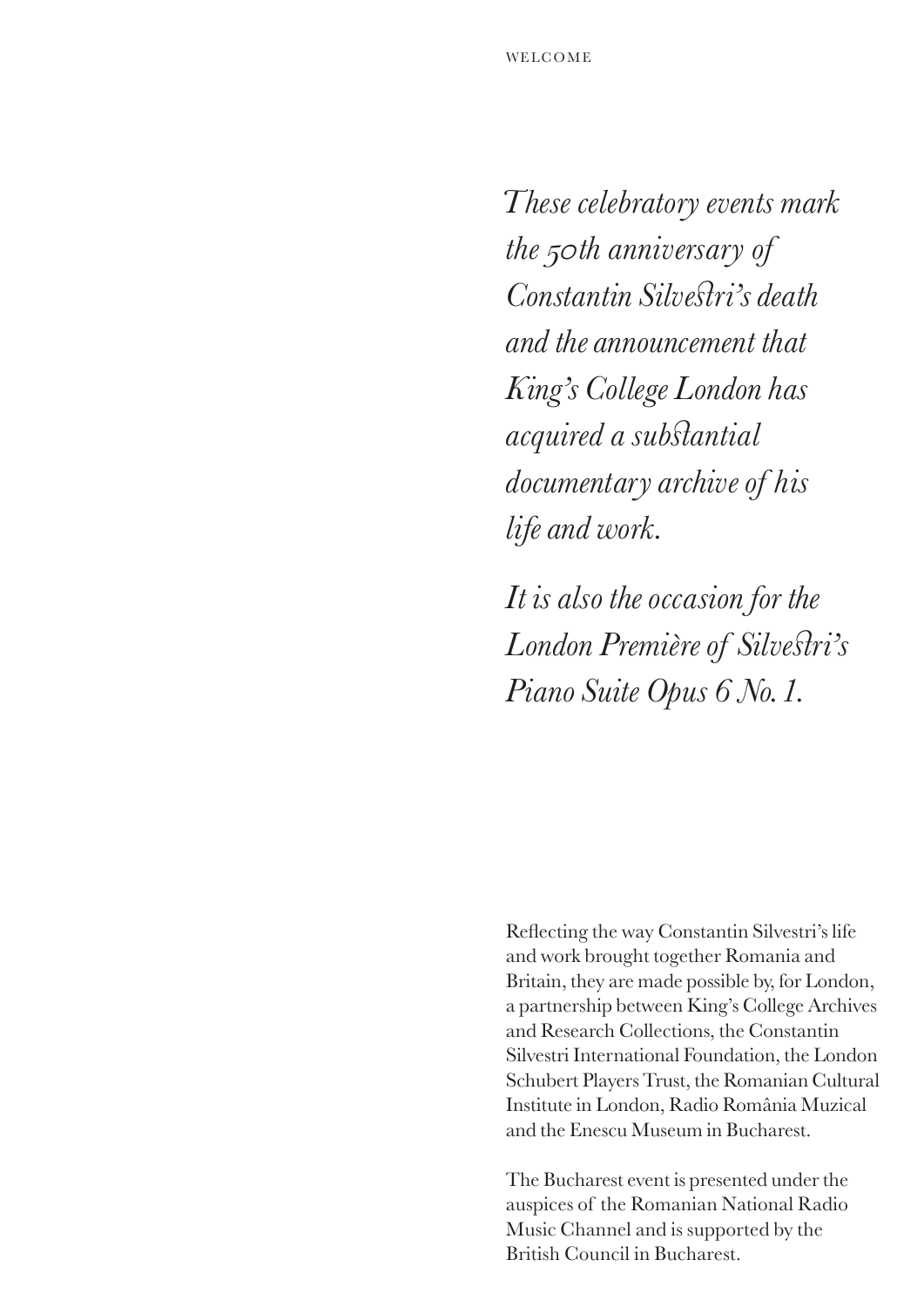### Preface

*Constantin Silvestri, one of the great condu�or-composers of the ��th century, was victim to the divisions in Europe during his own lifetime, his renown obscured by those same divisions aſter his untimely death in 1969.* 

### *An outstanding musician and a remarkable man*

The inscription on Silvestri's memorial stone. St Peter's churchyard, Bournemouth, England Confident and meticulous in his conducting and avant-garde and challenging in his composition, he was a star in his homeland of Romania before he left in  $1958$  to stamp his mark on the Western music scene and, in particular, that in Britain. But for him, the Bournemouth Symphony Orchestra would not have enjoyed the world-wide reputation it has now had for half a century.

He left behind him a repertoire of over forty works as well as wide range of magisterial recordings under his baton by the BSO itself and leading orchestras around the world.

His career came with a considerable personal cost. Once he left his homeland to explore the Western scene, he was, for thirty years, a non-person there with his music banned and his recordings deliberately forgotten. Yet he had been a musical prodigy in pre-war Romania and, in the first years of the post-war Communist regime, had been showered with accolades and honoured with some of the most prominent positions in Romanian musical life.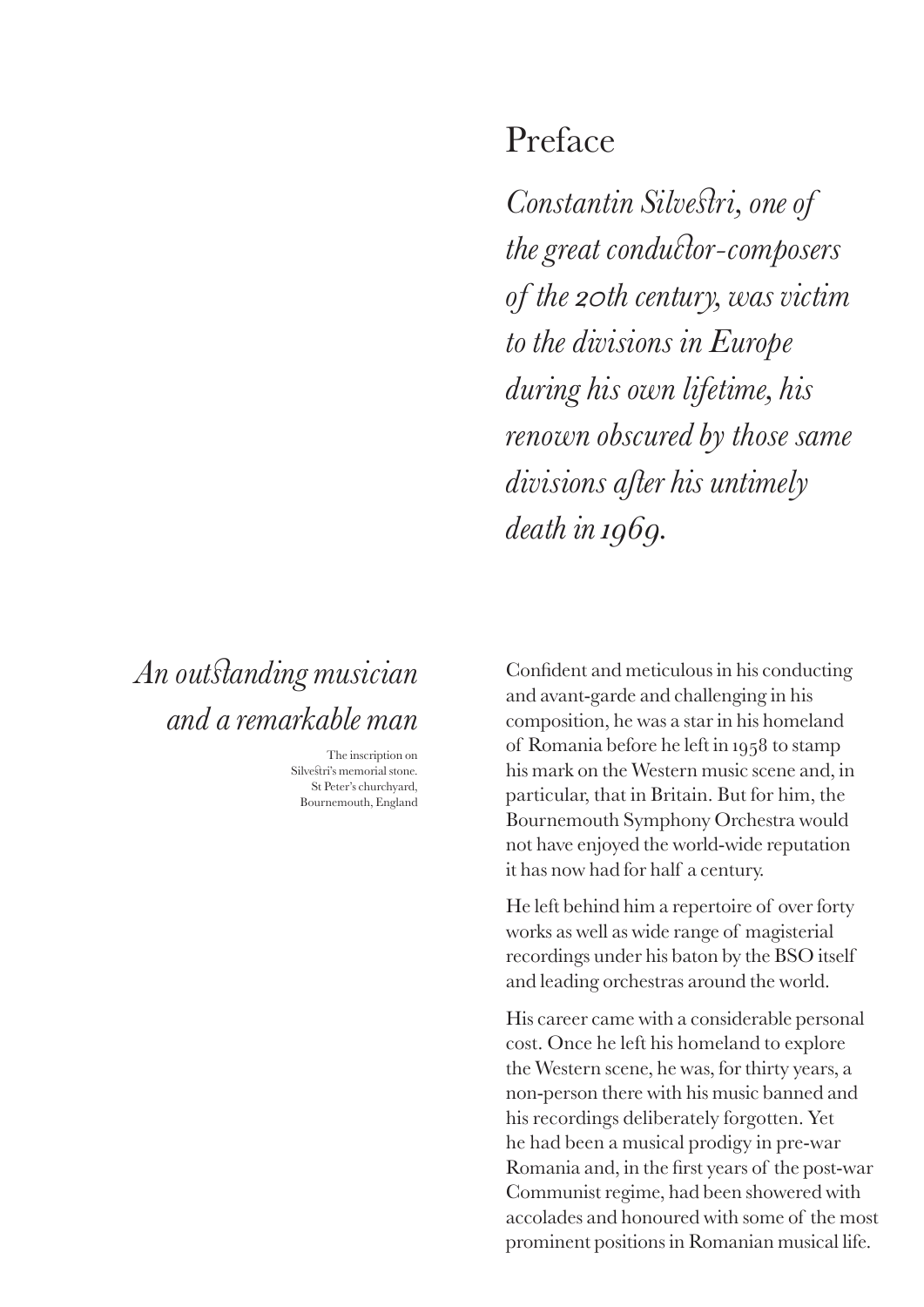Silvestri was born in Bucharest, in 1913, in a house just a stroll across the River Dâmbovita to the handsome National Opera. There, 45 years later in  $1958$ , he would conduct the first production in Romania of George Enescu's monumental opera, *Oedipe*. Silvestri had already been granted visas by the Romanian authorities to visit and conduct in the West but when, after conducting six performances of *Oedipe*, he left Romania it was exile for the rest of his life. He had, he explained in private, felt 'suffocated' in his homeland.

Born in the capital, he grew up in the Transylvanian city of Târgu Mureş where Liszt had played decades before. When he was just nine, Enescu heard him play a Chopin Mazurka in the Conservatoire there and predicted a brilliant future for the boy.

It was just the start of a career that prompted Alfred Hoffman, the doyen of Romanian music critics to write years later: 'What a fantastic musician he was, how skilfully he handled instrumental timbres and ingeniously interwove them.'

His compositions, started in his teens, were seen as avant-garde with an advanced musical language and an idiosyncratic world of sound. His *Three Pieces for Strings Opus 4 No. 2* composed in 1932 have been described as among the best-written works based on folk material in Romania.

His ���� *Prelude and Fugue (Toccata) Opus 17a No. 2* – originally composed for piano – was revised and orchestrated (pictured right). It became one of his signature pieces.

Throughout the 1930s he tried repeatedly to get a position as conductor but was forced to make a living as *répétiteur* at the National Opera. In March 1940 frustration boiled over and he wrote to its director George Georgescu saying 'Unfortunately, I can no longer foresee a future for myself as a conductor.' Somehow that did the trick and two months later Silvestri

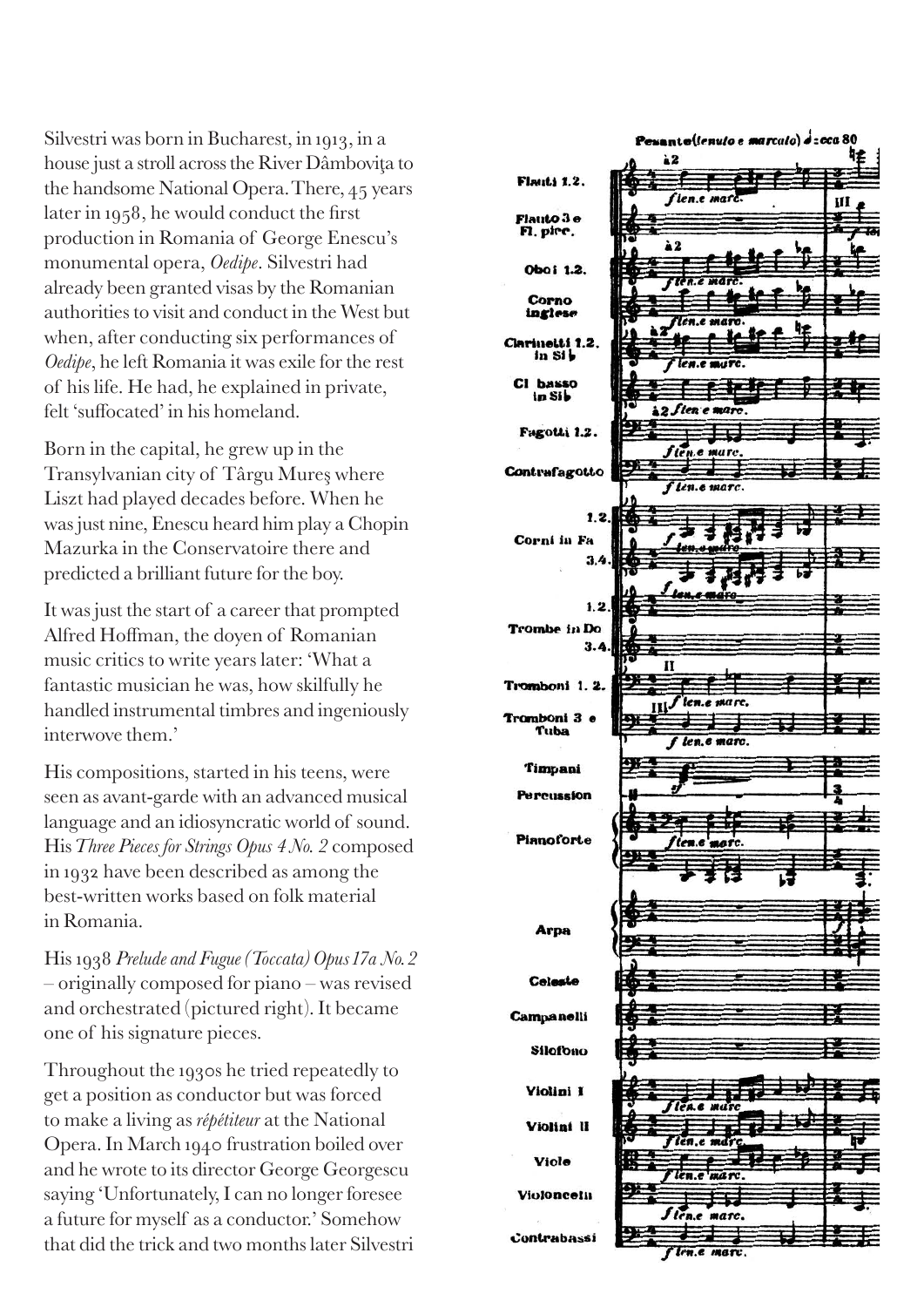was not only conducting his first concert with the Bucharest Philharmonic but was able to include that *Prelude and Fugue (Toccata)* in the programme. Its next performance was with Enescu conducting in April  $1945$ .

Enescu did not settle in post-war Romania but moved permanently to Paris. He commented at the time: 'I am leaving behind a gifted composer in the person of Constantin Silvestri who will bring fame to our country if he is allowed to do so.' The *if* being the crucial word.

The Bucharest Philharmonic made Silvestri its principal conductor in 1945 and its director in  $1947$ . In  $1953$  he became the artistic director of the National Opera and of the Radio Symphony Orchestra. His reputation soared across Eastern Europe and the Soviet Union. He guest conducted for concerts or recordings with all the major orchestras of Eastern Europe.

In Moscow, Dmitri Shostakovich was in the audience when Silvestri conducted the Russian composer's *First Symphony*. Shostakovich went back stage to tell him: 'I relived the creation of my symphony during this performance. If I were to conduct it myself, I would probably do it the same way.'

Scouting for talent among East European musicians in  $1956$ , the British music critic Malcolm Rayment happened to hear a rehearsal of Shostakovich's *Tenth Symphony* under Silvestri's baton while being shown around Radio Bucharest. 'A truly electrifying account of the *Tenth*,' he later recalled. The following year, Silvestri was conducting the London Philharmonic Orchestra in London. The journalist John Gritten, later Silvestri's biographer, noted at the time the great ovation given to his rendering of Stravinsky's *Symphony of Psalms*. Another reviewer wrote of 'the tumultuous, almost frenzied, applause in which the players themselves joined.'

He returned to London for seven concerts with the LPO, recordings with the Philharmonia

and concerts in Paris and three other West European capitals early in  $1958$ . It was then back to Bucharest for months of intensive rehearsals before those six performances of *Oedipe*.

In fact, his first destination when he left Romania was the Soviet Union for concerts in Moscow and Leningrad – St Petersburg today. But there was the continued frustration over Enescu's  $if$ . In the Romania of the  $1950s$ , people did not speak freely but in private conversations he had told others of his deep disagreement with the intensely restrictive musical policies of the regime. He did not return to his homeland.

For three years he lived in the French capital and conducted around the world beginning an association with the great performers of the time such as Yehudi Menuhin, David Oistrakh, Paul Tortelier, Mstislav Rostropovich, Daniel Barenboim and Vladimir Ashkenazy.

Guest conducting the great orchestras in all the world's continents was an exciting experience but he looked for something where he could deliver what he knew needed longer-term, detailed preparation. He demanded lengthy and exacting rehearsals before any performance so that, whatever the size of the orchestra the musicians would 'play with the sensitivity of a chamber group'.

The London Philharmonic had allowed him only two days before his first concert with them. Shocked, he complained later: 'Unfortunately, the time factor was our sovereign enemy with the English insisting "Time is money, every penny counts".'

Bournemouth's council had founded an orchestra in  $1893$ . In  $196$ o there was a vacancy for principal conductor and the orchestra organised twenty successive weeks playing under different candidates for the post. Silvestri was the one chosen by both management and players and he became the BSO's principal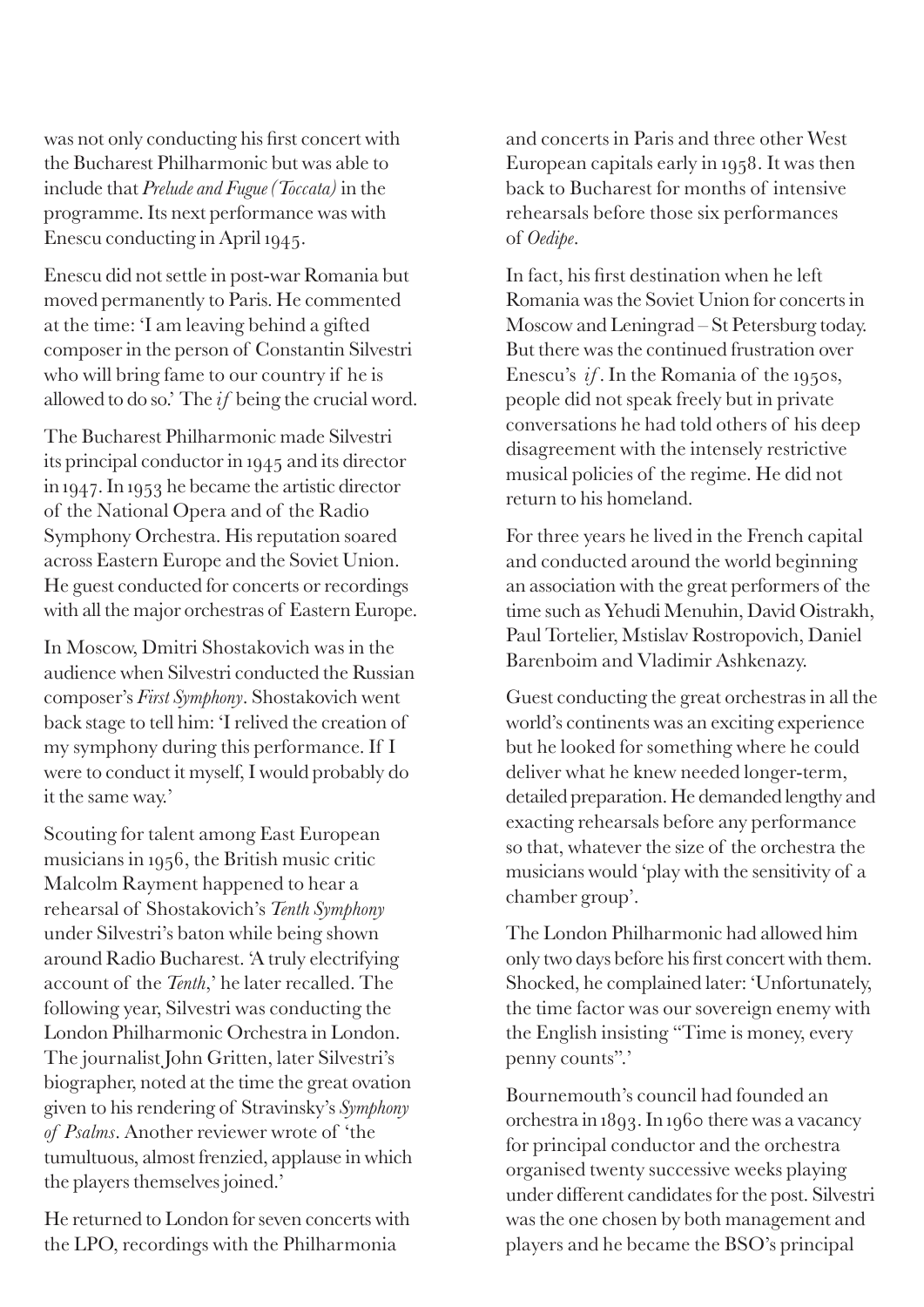conductor in September 1961, living locally and conducting up to  $70\%$  of its performances.

He now had the time he needed to shape an orchestra's performance in the way he wanted – and an orchestra that would bend to his will as it did not have an established international reputation. Yet he was certain that what he wanted would be good: the BSO, once dismissed as a 'seaside band', 'would become internationally famous'.

The overall result of his methods was a vast improvement in technique throughout the orchestra but, as the principal clarinettist throughout his eight-year reign at the BSO, Raymond Carpenter, recalled later, it had meant the 'systematic dismantling of the whole orchestra's memory of how music was traditionally played'.

One of the distinguished soloists who played under him in those years, violinist Ida Haendel, recalled: 'He was quite different from many other conductors in the sense that he did some things that were unconventional musically speaking. At the same time it was so artistic and convincing that I would say to myself this has to be the only way to interpret it. That's how magnetic he was.'

The legacy he has left is a formidable volume of recordings characterised by this attention to orchestral detail which enabled him to get large orchestras delivering a refined sound that in its day was revolutionary. Tchaikovsky's *Manfred* symphony and Liszt's *Tasso* are among the finest recorded performances which may last in reputation across generations.

Sadly, his career was cut short by cancer at the comparatively early age for an international conductor of  $55$ . By then he had been a British citizen for two years. As his father's forebears came from northern Italy and his mother's from Bohemia, like Romania parts of the far-flung Austro-Hungarian empire, he did not in fact obtain Romanian citizenship until he was ��.

Presented to the Duke of Edinburgh after one London concert in  $1966$ , legend has it that he quipped: 'Your Highness, we have something in common: we are both mongrels.' May be, but there was nothing mongrel about his own music or the performance of that of other composers that he drove the world's best orchestras to deliver under his demanding baton.

For further details of his music and life please refer to *A musician before his time: Constantin Silvestri, conductor, composer, pianist*

Author John Gritten Foreword by Yehudi Menuhin Published by Kitzinger, London, 1998 ISBN 1-900496-12-7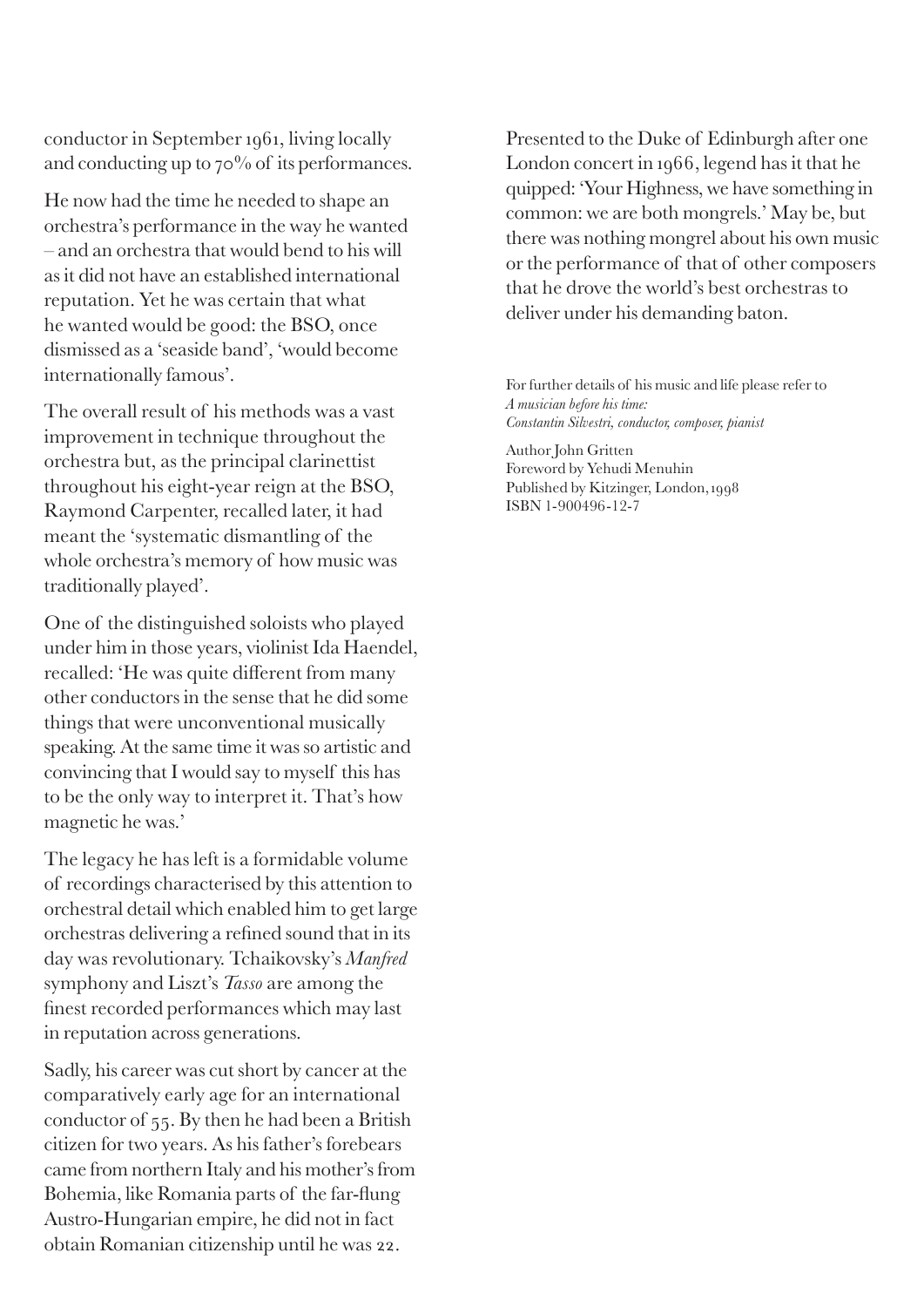# **Introductions**

Geoff Browell *Head of King's College London Archives & Research Collections*

HE Dan Mihalache *Ambassador of Romania to the Court of St. James's*

# Recital

Anda Anastasescu *Piano*

**Piano Suite Op. 3 No. 1**  *Children's Games (1931)* Lead soldiers. Pastorale *The little shepherd*. Chinese shadows. The cane. Blind man's bluff. The Sandman. Catch me if you can.

**Piano Suite Op. 3 No. 2**  *Children's Games (1931-33)* Hide and seek. Sleeping Doll. Clown. Slumber. In Grandma's crinoline. Little Imp. The Bogeyman. Spinning Top.

**Piano Suite Op. 6 No. 1**  *(����) UK Première* Preludio. Duetto. Capriccio. Notturno. Danze sacre. Baccanale.

## Audio visual

Silvestri conducts the French National Orchestra in his own work *Prelude and Fugue (Toccata)*

*Metamorphosis: The Transformation of the Bournemouth Symphony* (excerpt)

Silvestri rehearses Elgar's *In the South (Alassio)* with the BSO

Silvestri conducts the French National Orchestra in Liszt's poem *Tasso* (excerpt)

## Round table

A panel discussion of Silvestri's work methods as a conductor, his relationship with the players of the BSO, the individuality of his compositions, aspects of his life and career and the work achieved by the Constantin Silvestri International Foundation and Silvestri enthusiasts in generating a Silvestri renaissance in the UK and Romania.

Liliana Staicu *Chair Manager, Radio Romania Music Channel Director, Romanian Radio orchestras and choirs*

Lord Michael Berkeley *Composer & broadcaster Producer, BBC Radio 3's programme 'Private Passions'*

Nicholas Braithwaite Associate Conductor to Constantin Silvestri 1967-1969

Brian Johnston *Violinist with the BSO during Silvestri's tenure* 

Anda Anastasescu *Pianist President, Constantin Silvestri International Foundation*

Glen Gould *Silvestri audio restauration engineer Creator, Silvestri YouTube channel*

Bunny Laden *Producer of the film 'Metamorphosis: The Transformation of the Bournemouth Symphony'*

# Exhibition

*Courtesy of the George Enescu Museum Bucharest, a special exhibition on Constantin Silvestri will be on show*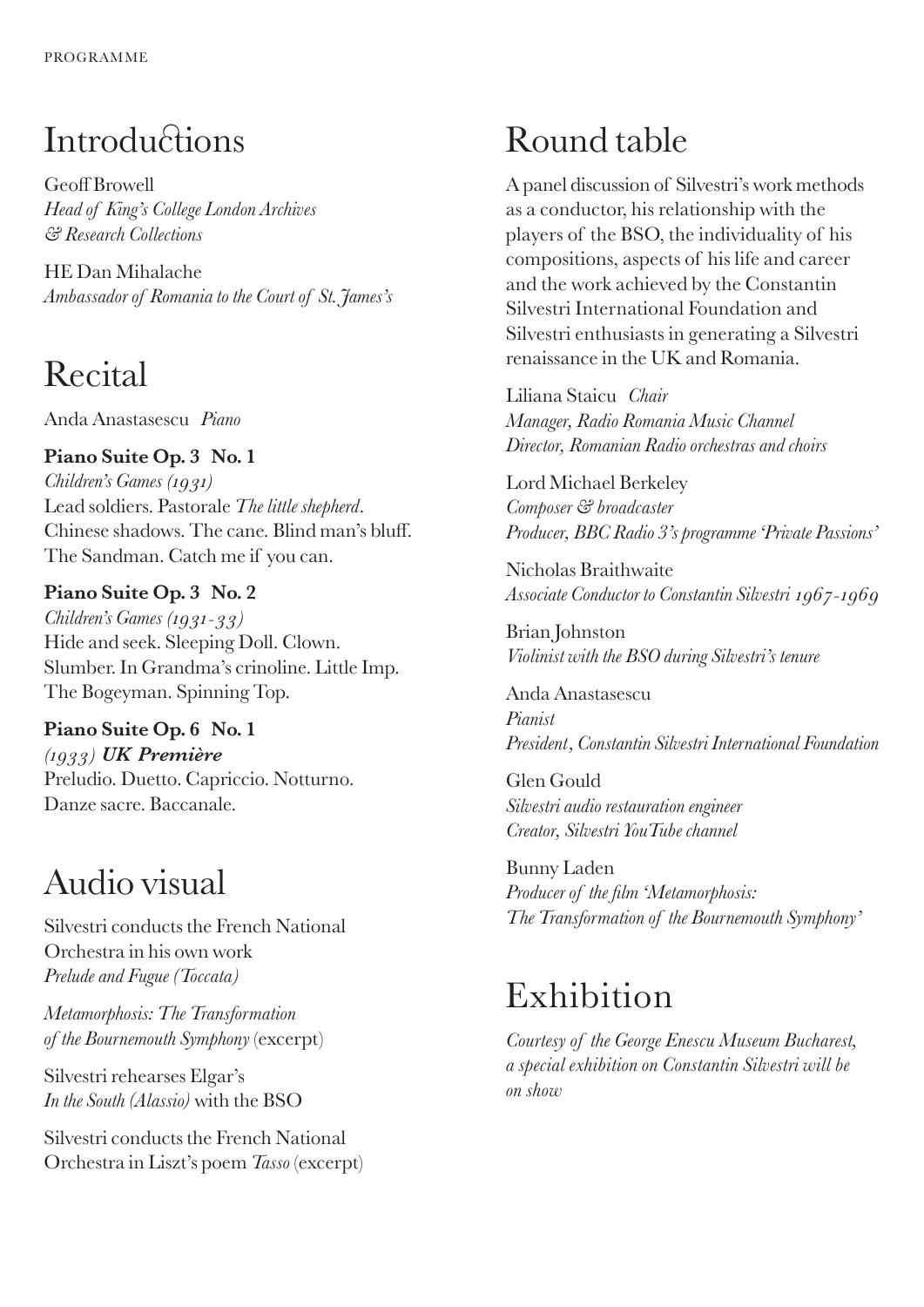## Anda Anastasescu

It was in 1990 when I 'discovered' Silvestri the composer. Soon after forming my group, The London Schubert Players, I took them on a 1,300-mile journey to Romania to raise funds, to entertain and to offer friendship to 2,000 disabled children and orphans. The 20 Players were the first British orchestra – certainly since the 1989 Romanian revolution and probably the first ever from London – to visit Romania.

For our concerts, I had searched for works by Romanian composers that could symbolise our friendship, trust and support. Serendipitously, a Romanian musicologist supplied me with Silvestri's *Three Pieces for Strings*. They had not been performed in Romania since before Silvestri left the country in  $1958$ . We fell in love with the music, performed them to enthusiastic audiences and that with the viola section wearing the colours of the Romanian *tricolore* – in the right order!

Costi, as he used to be called, started his musical studies at the age of nine in the sumptuous, art-nouveau Music Conservatoire in Târgu Mureş – a handsome city in the heart of Transylvania with a strong tradition of classical music, where Liszt once performed. When his stepfather's appointment as the Prefect of the region ended, the family moved back to Bucharest where Costi, now 17, became a piano pupil of the famed Florica Musicescu in whose class was also the legendary pianist Dinu Lipatti.

While still at the conservatoire Silvestri gained a reputation for his brilliant public improvisations. People flocked to his performances where they would hand him themes, sometimes on scraps torn from newspapers, and he would improvise in the style of famous classical and contemporary composers. George Enescu attended one of these sessions and is said to have remarked to the young performer: 'And now, what about doing something in the style of Silvestri?'

At ��, he wrote his two piano suites *Children's Games*, as early experiments in harmony and polytonalism. He dedicated them to the boy-Prince Michael who became King of Romania but was forced to abdicate after the war. Because of that dedication, the new regime prohibited their public performance.

Charming miniatures and effectively descriptive, the suites present considerable difficulties of execution and interpretation in spite of their easy-sounding titles. They are based on Romanian folk material and use diatonic as well as intensely chromatic melodies and bi-tonal chords. Some of the themes sound as if they were spontaneous, almost accidental creations of his fingers on the keys while others are thoughtfully worked out. They reflect his talent for improvisation and for Rubato and his rejection of Musicescu's scholastic attitude to piano exercises: 'Why should I kill myself with so many exercises, scales and technique when my fingers know how to play by themselves?' Indeed, to make his musical ideas and colours come alive performers need to invent their own fresh and appropriate techniques.

Silvestri was 20 when he composed the third piano suite, an extraordinary and demanding idiosyncratic work with a high degree of eloquence and an array of strong emotions and sounds climaxing in a frenzied Bacchanalia. The six pieces could almost be perceived as *pictures at an exhibition*, each proposing an imaginary emotional scene with a well defined structure, musical idea and colour. Of special interest is the *Nocturne*, with its combination of Romantic, post-Romantic, Expressionistic and lyrical folk ingredients.

Later in life, in a radio interview, Silvestri revealed his hope that 'modern' music will explore ever new human emotions and tonal palettes'. I think his third piano suite testifies to Silvestri's radical change of direction and to his courage in asserting himself as an avant-gardist in Romania at that time.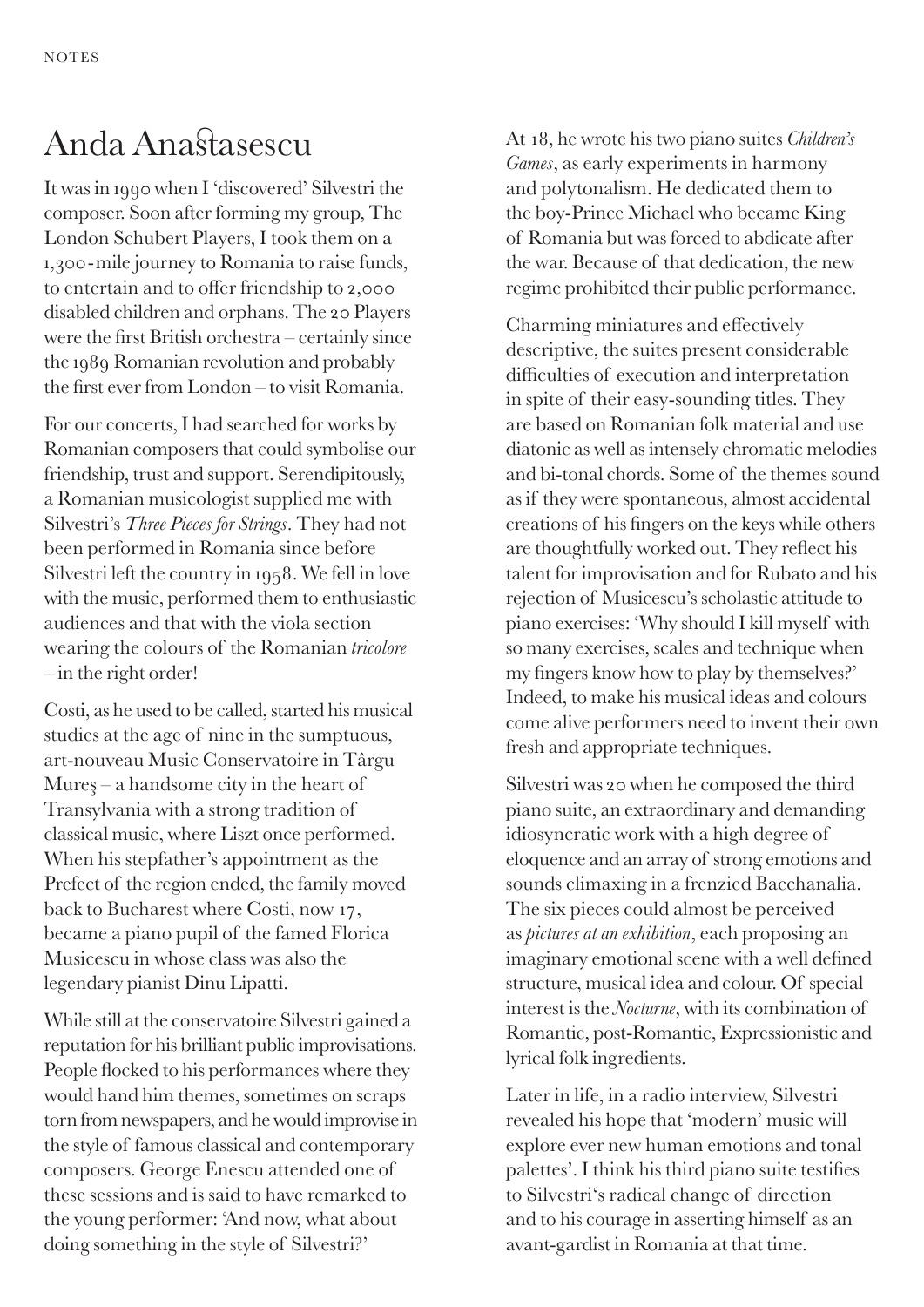#### **Geoff Browell**

Browell is Head of Archives and Research Collections at King's College London, a major collection that includes valuable historical papers relating to the study of science, technology, medicine, the arts and the history of war. His work has focused on the use of technology to assist public engagement and digital scholarship. He is also chair of the AIM25 charity, a consortium of 150 cultural organisations in London, and of the Health Archives and Records Group, which provides support and training relating to records of health and medicine throughout the UK.

#### **Anda Anastasescu**

Awarded the decoration *Commander of the Order of Cultural Merit* by the President of Romania in ����, Anda Anastasescu was one of the four women selected in the arts in Great Britain in ���� to receive the *European Women of Achievement Certificate* 'in recognition of an outstanding contribution to pan-European understanding and progress that provides an inspiration to others'. In 2013, she received from the Romanian Embassy in London the accolade of *Romanian of the Year*.

Awarded First Prize unanimously by the jury of the 1974 Debussy International Piano Competition in Paris presided over by composer Georges Auric, she has performed on five continents in prestigious festivals and leading concert halls such as the Royal Festival Hall, Wigmore Hall, Purcell Room, Kings Place, CBSO Centre (Birmingham); Winter Gardens (Bournemouth); Athenaeum Barcelona; Athenaeum Bucharest; Hjertnes (Sandefjord, Norway); Cecilia Meireles (Rio de Janeiro) and Serghei Lunchevici (Kishinev, Moldova).

In 1989, she formed The London Schubert Players Chamber Orchestra as the orchestrain-residence of the French Institute in London. With them, she pioneered British music overseas and introduced works by foreign composers to Britain. At the invitation of the British Council

as a British artiste, she introduced for the first time in Romania the music of Sir Lennox Berkeley and Malcolm Williamson, Master of the Queen's Musik  $1975 - 2003$ .

Anastasescu's performances have been consistently praised for their artistry, passion and imagination and she has given many UK and worldwide Premières of works by the revered Romanian composers Constantin Silvestri, George Enescu and Dinu Lipatti. Her performances in the Wigmore Hall established Silvestri as a 'composer awaiting thorough investigation' *(International Piano)*. Under the patronage of the late Yehudi Menuhin, she established in Romania the Silvestri International Festival, Competition and Summmer Academy. Malcolm Williamson has been one of the festival's special guests at the Romanian Première of his Symphony No. 2, *Pilgrim on the Ocean*, dedicated to Silvestri and the BSO.

As President of the Constantin Silvestri International Foundation and supported by the generosity of the independent schools Pocklington (York), Stewart's Melville and Mary Erskine (Edinburgh), she established the Silvestri Scholarships, awarded annually through a national competition, to 16-year-old Romanian musicians to study in Britain.

Her ground-breaking composition project, *Invitation to Composers*, was selected by the European Commission for its 2009 - 2012 cultural programmes and her recordings with the London Schubert Players – with music ranging from Mozart, Schubert, Mendelssohn, Saint-Saëns, Enescu to contemporary composers – were acclaimed as a remarkable international success.

Her late husband, journalist John Gritten, wrote Silvestri's biography *A Musician Before His Time*. Together, Anda and John embarked in 1990 on a sustained international campaign, which sparked the Silvestri revival in Britain and Romania.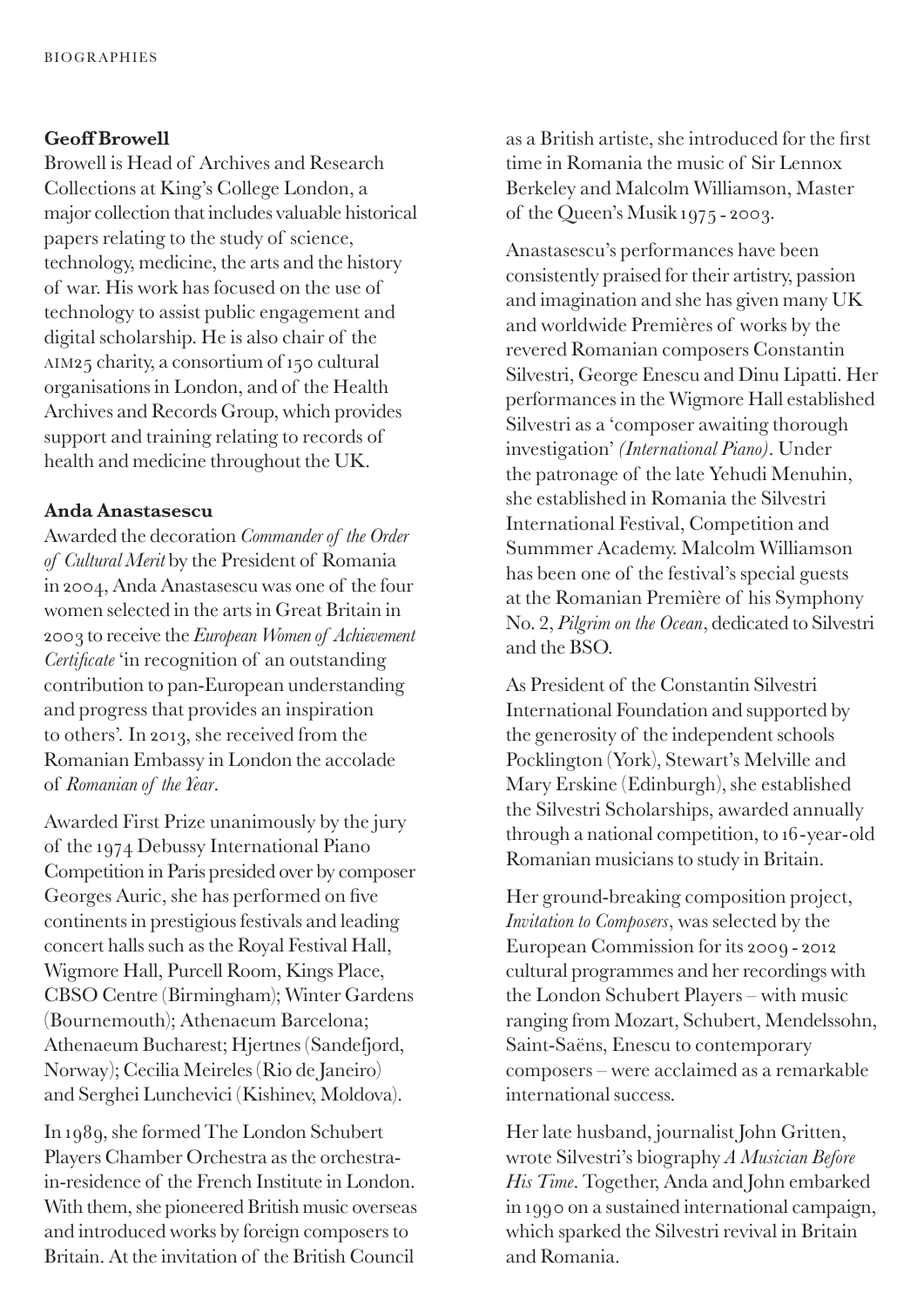#### **Lord Michael Berkeley**

Composer Michael Berkeley became a CBE in 2012 for services to music and was made a life peer in ����. His works have been played all over the globe and by some of the world's finest musicians. He is the eldest son of the composer Sir Lennox Berkeley and a godson of Benjamin Britten. Singing played an important part in his early education when he was a chorister at Westminster Cathedral. He studied composition, singing and piano at the Royal Academy of Music and won the Guinness Prize for Composition in 1977. Two years later he was appointed Associate Composer to the Scottish Chamber Orchestra.

Berkeley was also Composer-in-Association with the BBC National Orchestra of Wales, a Visiting Professor in Composition at the Royal Welsh College of Music & Drama, Artistic Director of the Cheltenham Music Festival and international guest curator of chamber music programmes at the Sydney Festival, Australia's largest arts festival.

He has written for the BBC National Orchestra of Wales, the BBC Proms and the Royal Ballet and, for several years, he has been the featured composer for the New York Philharmusica.

Major works include: the oratorio *Or Shall We Die?* to a text specially written by Ian McEwan and made into a film for Channel 4 by Richard Eyre; *Secret Garden*, premièred by the LSO under Sir Colin Davis; *The Garden of Earthly Delights*, a BBC Proms commission premièred by the National Youth Orchestra of Great Britain under Mstislav Rostropovich; two operas to librettos by David Malouf: *Baa Baa Black Sheep* (based on Rudyard Kipling's childhood) and *Jane Eyre*; chamber and choral music, including *Listen, listen O my child* commissioned for the enthronement of Justin Welby as Archbishop of Canterbury in ���� and the *Magna Carta*  Te Deum, for the 800th anniversary of Magna Carta in 2015.

#### **Nicholas Braithwaite**

Nicholas Braithwaite's career has been unusually wide-ranging, both musically and geographically. His first appointment was Assistant Conductor to Constantin Silvestri with the Bournemouth Symphony Orchestra. Since then he has held positions as Music Director or Principal Conductor from Norway to New Zealand and many places in between, including the Tasmanian and Adelaide Symphony Orchestras. His repertoire has centred around German and Russian music and he is regarded as an outstanding Wagner conductor, having conducted all of that composer's works from Rienzi onwards, including 7 Ring Cycles.

Concurrently with his work in Australia, he was Principal Conductor of the Manchester Camerata and Permanent Guest Conductor of the Norwegian Radio Orchestra. He has been a frequent guest conductor for all the major orchestras in the UK, has toured Japan and Korea with the London Philharmonic Orchestra as Associate Conductor to Sir Georg Solti, and appeared with many orchestras throughout Europe, Scandinavia and Australasia.

Braithwaite was Associate Principal Conductor of Sadler's Wells/English National Opera, Music Director of Glyndebourne Touring Opera, and Musiksjef of Gothenberg's Stora Teater. He has also conducted opera at Covent Garden, Hamburg, Norwegian Opera, Scottish and Welsh National Operas, and many companies in Australasia.

In recent years, Lyrita Recorded Edition have released more than 28 CDs of Braithwaite conducting the London Philharmonic, London Symphony, Royal Philharmonic and Philharmonia Orchestras in music by English composers.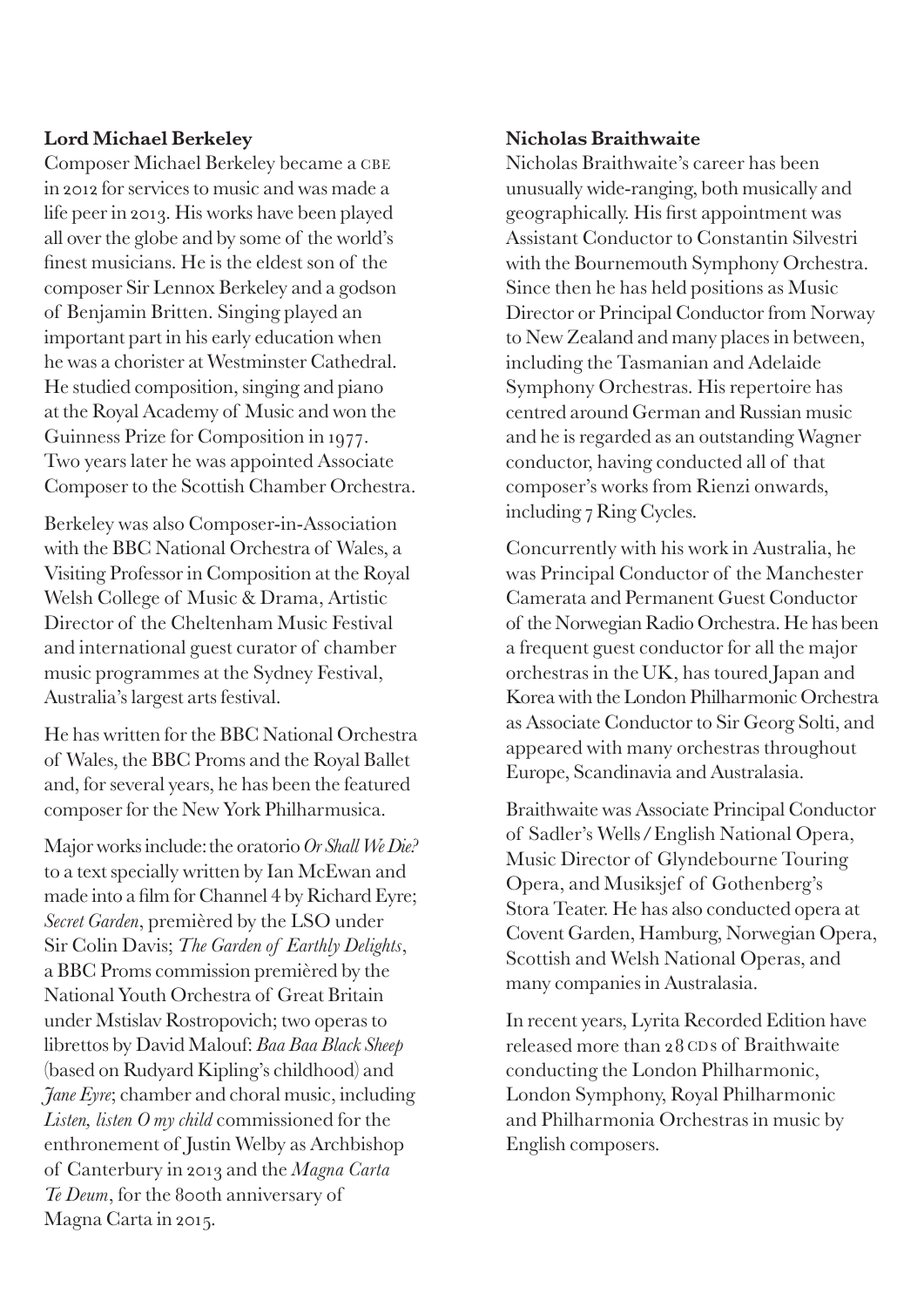#### **Brian Johnston**

Violinist Brian Johnston studied at Wandsworth School in London and later at the Royal Academy of Music. He freelanced in London where he worked with all the British conductors from Sir Malcolm Sargent to Norman Del Mar. He also worked with Ferenc Fricsay and Antal Dorati.

Johnston joined the Bournemouth Symphony Orchestra in February 1962, when Silvestri was its principal conductor. In 1969, after Silvestri's tragic death, he joined the newly-formed Bournemouth Sinfonietta and continued to play regularly for the BSO. After 1999 he returned to the BSO as an extra player until July 2011, during the tenure of Kirill Karabits. He also played for the Welsh Opera and the Glyndebourne Touring Opera and is still active as a violinist.

Brian Johnston gives regular talks about his musical experiences – in particular about his memories of Silvestri whom he reveres.

#### **Glen Gould**

Glen Gould received his ba in Physics and Mathematics from Whitman College in Walla Walla, Washington. After a career in engineering at Boeing, Hewlett Packard, and Globalstar, his life-long love of classical music drew him into audio restoration. He specializes in cleaning up recordings of Arturo Toscanini and Constantin Silvestri, his two favourite conductors. He maintains a YouTube channel of restored Silvestri recordings:

**www.youtube.com/channel/UCiExn07UDOob13n1oDCCjzg/videos**

and was the restoration engineer for the CD set *A Bournemouth Love Affair*.

Glen has served on the boards of Opera San José, Steinway Society, The Wagner Society of Northern California, and Romanian Musical Adventure.

#### **Bunny Laden**

Bunny Laden received her PHD in Cognitive Science and Music from the University of Washington where she then became a Research Assistant Professor. After teaching at university for several years, she joined Apple and worked on every major technology over a 22 year period. Most recently, she started an internal artificial intelligence education program for Apple engineers.

She has served on the boards of Symphony Silicon Valley and The Wagner Society of Northern California. Bunny became acquainted with Silvestri's recordings more than 8 years ago. After realizing the historical importance of the story of Silvestri and the Bournemouth Symphony, she was driven to make a documentary about the metamorphosis of the BSO under Silvestri's baton.

#### **Liliana Staicu**

Liliana Staicu is a Romanian musicologist and broadcaster and currently the Manager of Radio Romania Music Channel, a ��-hour station dedicated to classical music and jazz. She is also Director of the Romanian Radio orchestras and choirs. Since ����, she has presented an important number of radio programmes related to classical music and live broadcasts from national and international events such as the BBC PROMS and the George Enescu International Festival.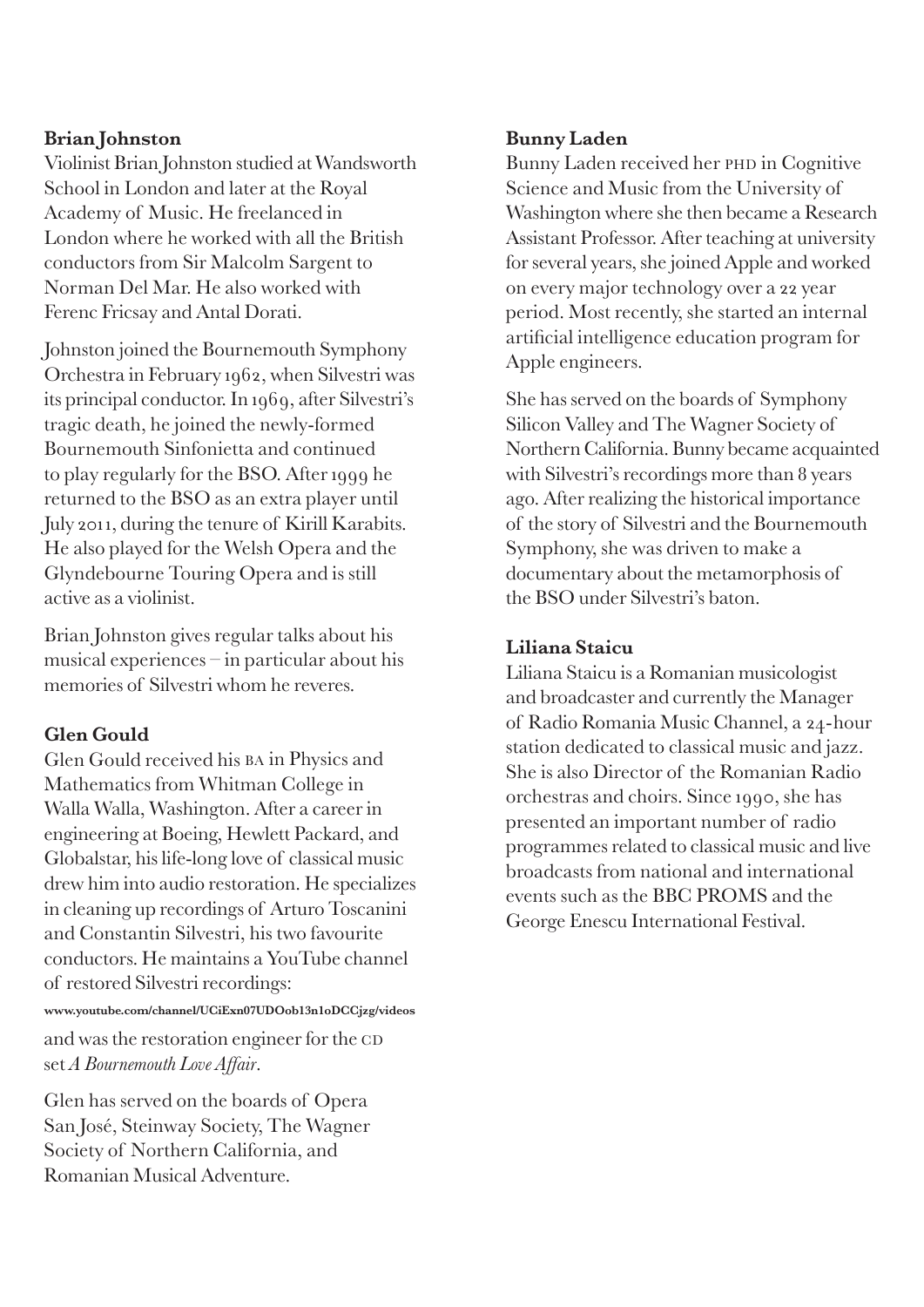#### THE TEAM ACKNOWLEDGEMENTS

#### *Initiator & project manager*

Geoff Browell Head of King's College London Archives & Research Collections

*Artistic director* Anda Anastasescu, pianist

*Project partner*

Magda Stroe, Acting Director Romanian Cultural Institute, London

*Project assistant* Simona Nastac

*Silvestri exhibition* Cristina Andrei, Director George Enescu Museum Bucharest

Adina Sibianu, Curator

*King's College London*  Events Team Ian Hughes Christine Ayre The organisers are honoured to host the distinguished panel and grateful to the invited guests for giving their services in Silvestri's memory

We would like to thank King's Venues and the following supporters for their generous help:

Sir George Iacobescu *(for sponsoring the Steinway piano)* Mrs Elizabeth Nussbaum Mrs Doina Cruttenden SMRUK (Societatea Medicilor Romani UK)

*Notes* John Gritten Anda Anastasescu Chris Myant

#### *Instrument*

The Steinway concert piano chosen and hired by Anda Anastasescu for this performance is supplied and maintained by Steinway & Sons, London















STEINWAY & SONS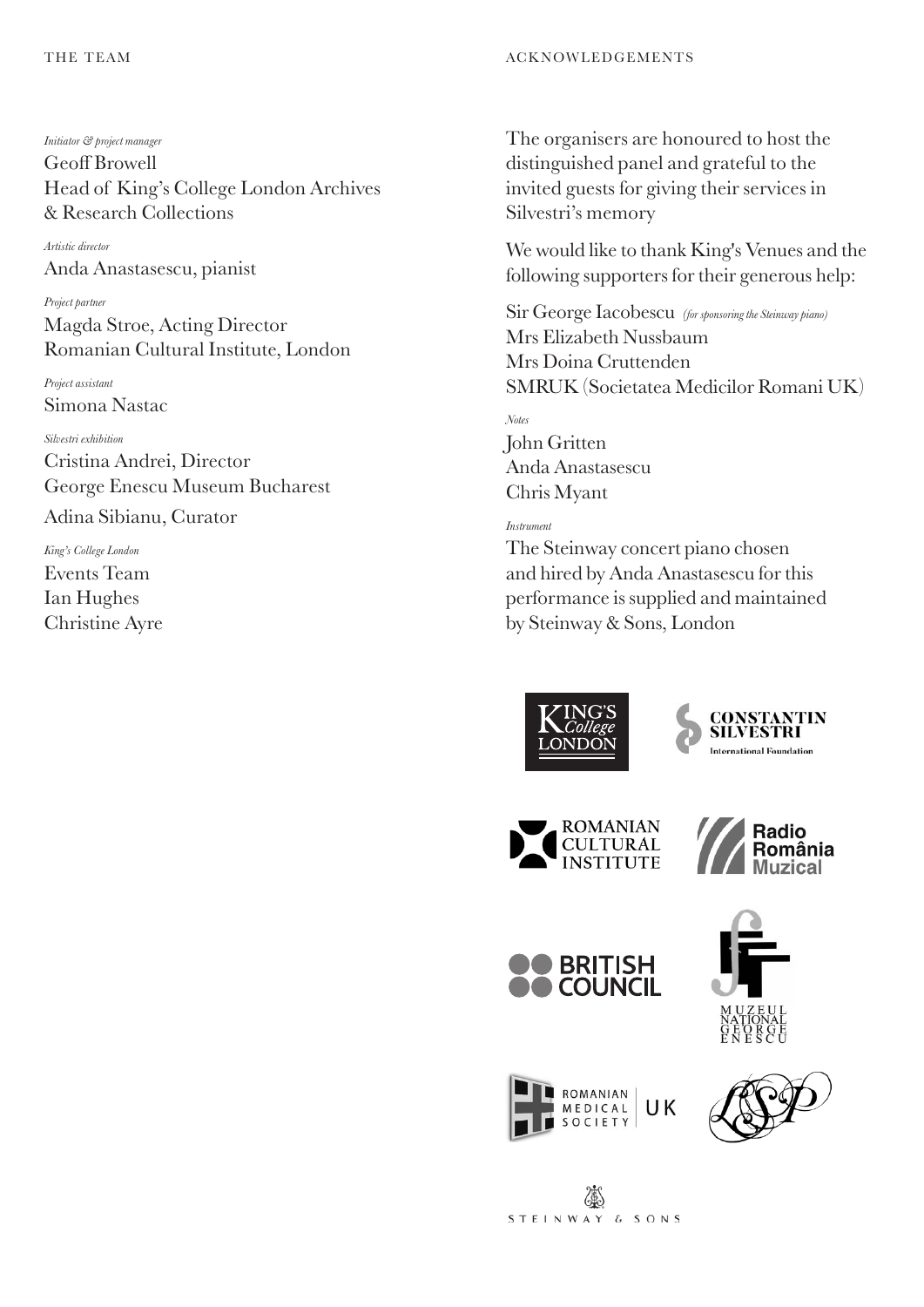The 'Silvestri' titling font used on the front cover of this programme is OTC Monoblocks, designed by Andrei Ogradă. Andrei works from his type foundry in Runcu, Dâmboviţa, Romania and his contemporary typefaces are sometimes influenced by folk art. The sweeping curves of his Monoblocks letters are reminiscent of the movements of a conductor's baton. In contrast, the text font used in this programme is an 18th-century English typeface designed by John Baskerville in Birmingham, UK.